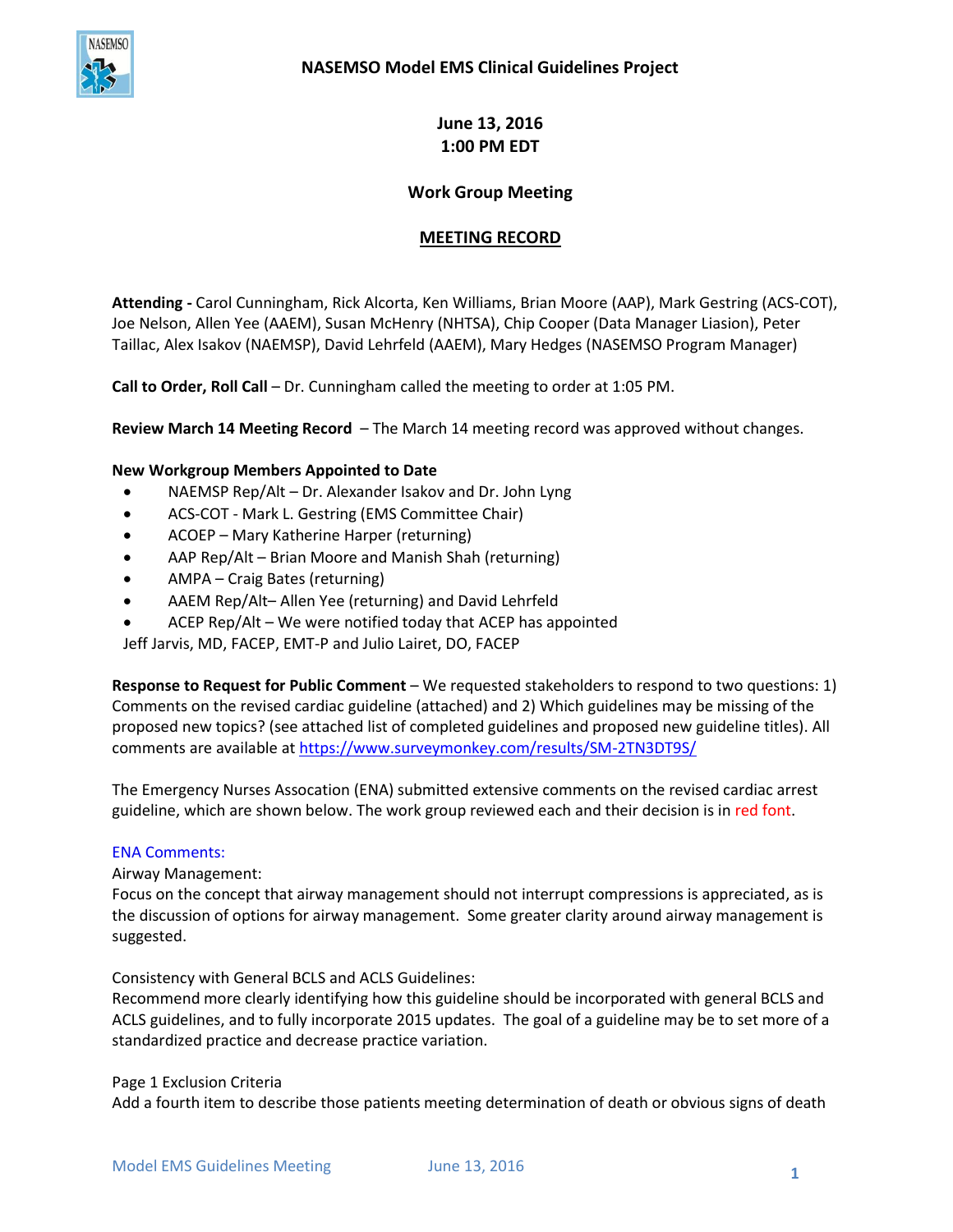

## criteria (rigor, lividity, etc.)

Accept comment and add to document. Mark Gestring said the ASC COT worked on this and it is very important.

Page 1 Patient Management Assessment "Once pulselessness is discovered, treatment should be initiated immediately and any further history must be obtained by bystanders while treatment is ongoing."

The intent here seems to be to keep EMS responders focused on resuscitation rather than on history gathering. Should the information be collected from them, rather than by them? Or is the recommendation that bystanders should take on the role of gathering history? Decline comment and retain current language

Page 1 Treatment and Interventions

Although the document states "initiate" and subsequently "take over, "it may be more clear to include both actions at the beginning of this point

(1(a): Initiate/continue CPR while AED/monitor is being applied.) Decline comment and retain current language. Comment is wordsmithing and will not alter the content or intent of current statements.

### Page 2 Treatment and Interventions

3: Defibrillation should occur at the manufacturer's recommended initial dose or the maximum dose of the defibrillator, with escalating doses on subsequent shocks up to the maximum dose of the defibrillator or 360 joules. Pediatric defibrillation should occur with an initial dose of 2 J/kg., and second and subsequent shocks of 4 J/kg.

Decline comment and retain current language which is more general and can be applied broadly to all cardiac monitors. Check with Brian Moore regarding pediatrics.

Page 1 Treatment and Interventions

1 (b): Should this point indicate the time frame for performing chest compressions? The rate is described, but the length of time is not included in this point.

Chest compressions should be initiated while the AED is being applied. As soon as the AED/monitor is ready, the rhythm should be analyzed and the patient defibrillated. Rhythm analysis should not require greater than a 10 seconds interruption in CPR.

Accept comment and amend language to add chest compressions for 2 minutes

## Page 2 Treatment and Interventions

4: Chest compressions should resume immediately after defibrillation attempts with no pauses for pulse checks, and should continue uninterrupted for 2 minutes (until next rhythm check) regardless of rhythm on monitor.

(New monitors have "read-through" technology which allows the underlying rhythm to be seen through the CPR artifact. The AHA specifically states that they do not recommend acting on that rhythm until the 2 minutes of CPR is up. Many ACLS students in class are tripped up when the rhythm changes prior to completion of the 2 minute post-defibrillation CPR, and they want to stop CPR and do a pulse check. Organized electrical activity after defibrillation does not mean adequate contractility and cardiac output,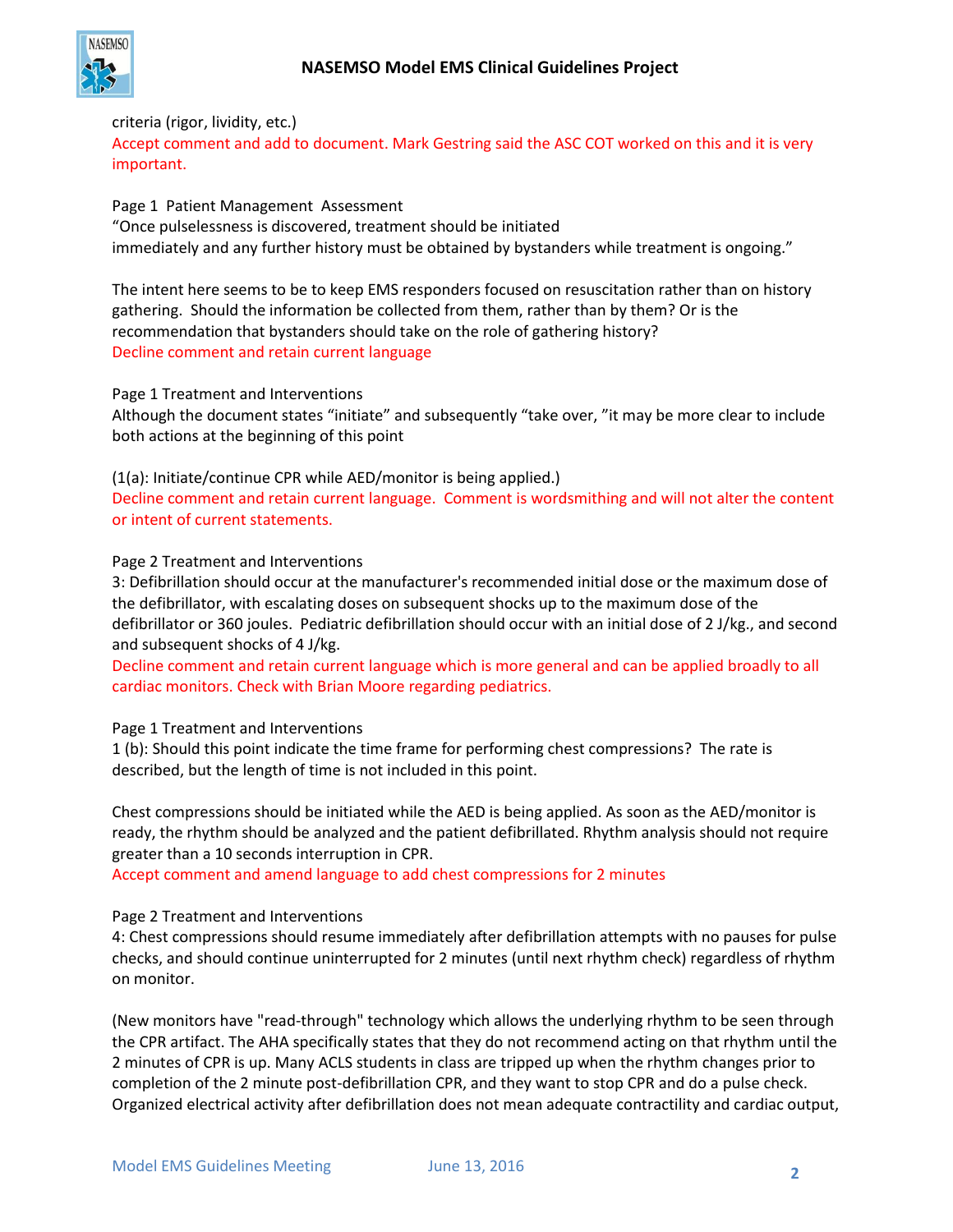

as it takes time for adequate cardiac output to be achieved, hence the 2 minutes of CPR to support cardiac output until the heart gets back up to speed.)

Will amend current language: Chest compression for a 2 minute cycle should resume regardless of rhythm displayed on cardiac monitor.

Page 2 Treatment and Interventions

6: Epinephrine is only recommended ASAP by the AHA in non-shockable rhythms such as asystole or pulseless electrical activity. In shockable rhythms, epinephrine is recommended after the second shock is delivered.

Decline comment and retain current language.

### Page 2 Treatment and Interventions

7(b)(i): Passive ventilation is only recommended for witnessed out of hospital cardiac arrest with a shockable rhythm. In this case, the recommendation is 3 cycles of 200 continuous compressions with passive oxygen insufflation and airway adjuncts (class IIb).

See Kleinman et al Part 5 Adult BLS and CPR as this should align 2015 guidelines. The AHA does not recommend the use of passive ventilation techniques during conventional CPR for adults as there is unknown effectiveness.

Accept comment and make appropriate editions to current language.

7(b) (ii): Everything listed under 7(b) indicates no advanced airway is present. There is no need to coordinate ventilations and compressions once an advanced airway is in place. Accept comment and make appropriate editions to current language.

## 7, b(i, ii, ii, and iv) should be revised.

Accept comment and revise current language. Peter Taillac will use a new header, make revisions in the current language, and forward the proposed amendments to Carol and Rich for incorporation into the guideline.

Page 2 Treatment and Interventions

8: "antidysrhythmic" could be "antiarrhythmic" but this could be a style preference. Accept comment and amend language to "antiarrhythmic".

8 b: See https://circ.ahajournals.org/content/132/18\_suppl\_2/S526.full for a discussion of amiodarone vs. lidocaine in pediatrics.

Send to Dr. Moore for further consideration with feedback forwarded to Carol and Rich.

Consider adding in a section for EtCO2 monitoring in intubated patients during CPR. Accept comment. Carol will draft and add additional language.**.**

Consider adding in the need for maximum feasible oxygen administration during CPR. Decline comment and retain current language.

Page 3 Treatment and Interventions

9 b: Some of the treatment options might not necessarily be in local paramedic scope of practice, such as calcium gluconate and calcium chloride for dialysis/known hyperkalemic patients.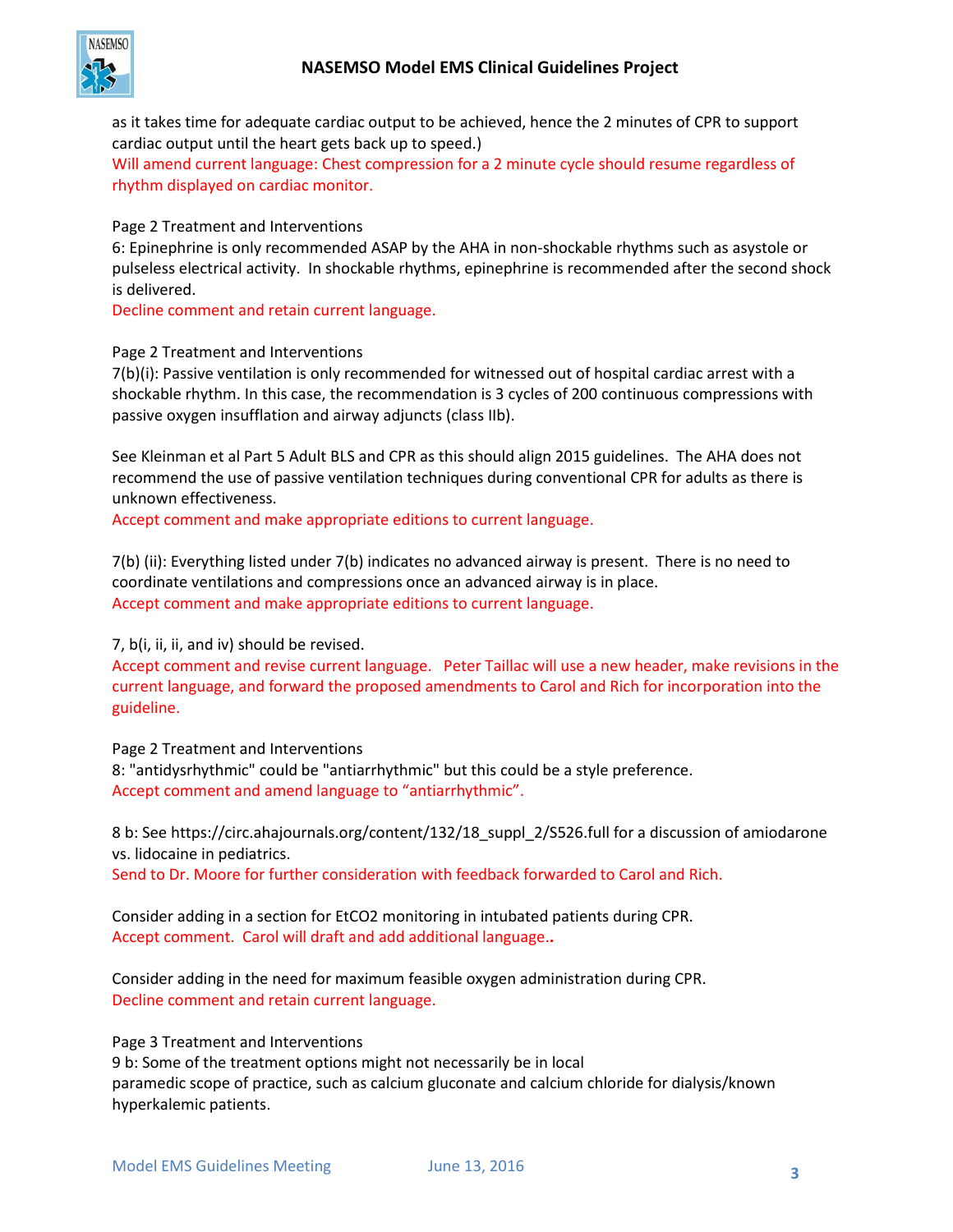

A disclaimer or statement that these guidelines are not intended to encourage practice outside of scope of practice could be included. Such language would make these guidelines less likely to be interpreted as standards of care.

Decline comment. This is addressed in the preamble of the Guidelines document.

### Page 3 Patient Safety Considerations

As a practical matter, there are times when transport is the best option while chest compressions are in progress (i.e. pregnancy, scene safety for the crew under stress from families or gangs, a very public area, or at EMS discretion). Patients may regain a cardiac rhythm and lose it en route, so CPR during transport is necessary.

This section might be revised to be dictated by geography and regional protocols. Consideration of rural settings should be included.

It may be required to have a plan in place to release the body to law enforcement/coroner on scene. Not all departments have this available.

Add clarification in educational pearls regarding EPCR if available. Allen Yee will send Carol the associated references.

Page 3 Notes/Educational Pearls 1(e): Rotate every 2 minutes. Accept comment and amend language to 2 minutes for consistency.

1(f)(ii): Does this recommend passive ventilation? This discussion should align with the 2015 guidelines (Kleinman et al.) If no advanced airway, compression: ventilation ratio should be 30:2 for adults. This language will remain aligned with the similar section in the Treatment and Interventions section.

Page 4 Notes/Educational Pearls 1(f)(iv): add in at the end, "or 1 breath every 6 seconds." Accept comment and add "1 breath every 6 seconds".

This section and the previous point 7 present should be aligned with 2015 guidelines. Accept comment and amend language as deemed necessary.

### Page 4 General Cardiac Arrest Process

This flow chart does not depict the recommended process. Regardless of whether there has been bystander CPR, chest compressions should be initiated immediately and continue as the AED/monitor is applied. However as soon as the AED/monitor is applied, the rhythm should be analyzed and shocked appropriately. One should not wait 2 minutes to initially analyze the rhythm in adults under any circumstances. The only time one performs 2 minutes of CPR prior to analyzing the rhythm is in unwitnessed pediatric cardiac arrest, because in pediatrics it is highly likely the cause was respiratory in nature.

Undecided. Need to address

### Page 5 Notes/Educational Pearls

3: As previously stated above: Epinephrine is only recommended ASAP by the AHA in non-shockable rhythms such as asystole or pulseless electrical activity. In shockable rhythms, it is recommended after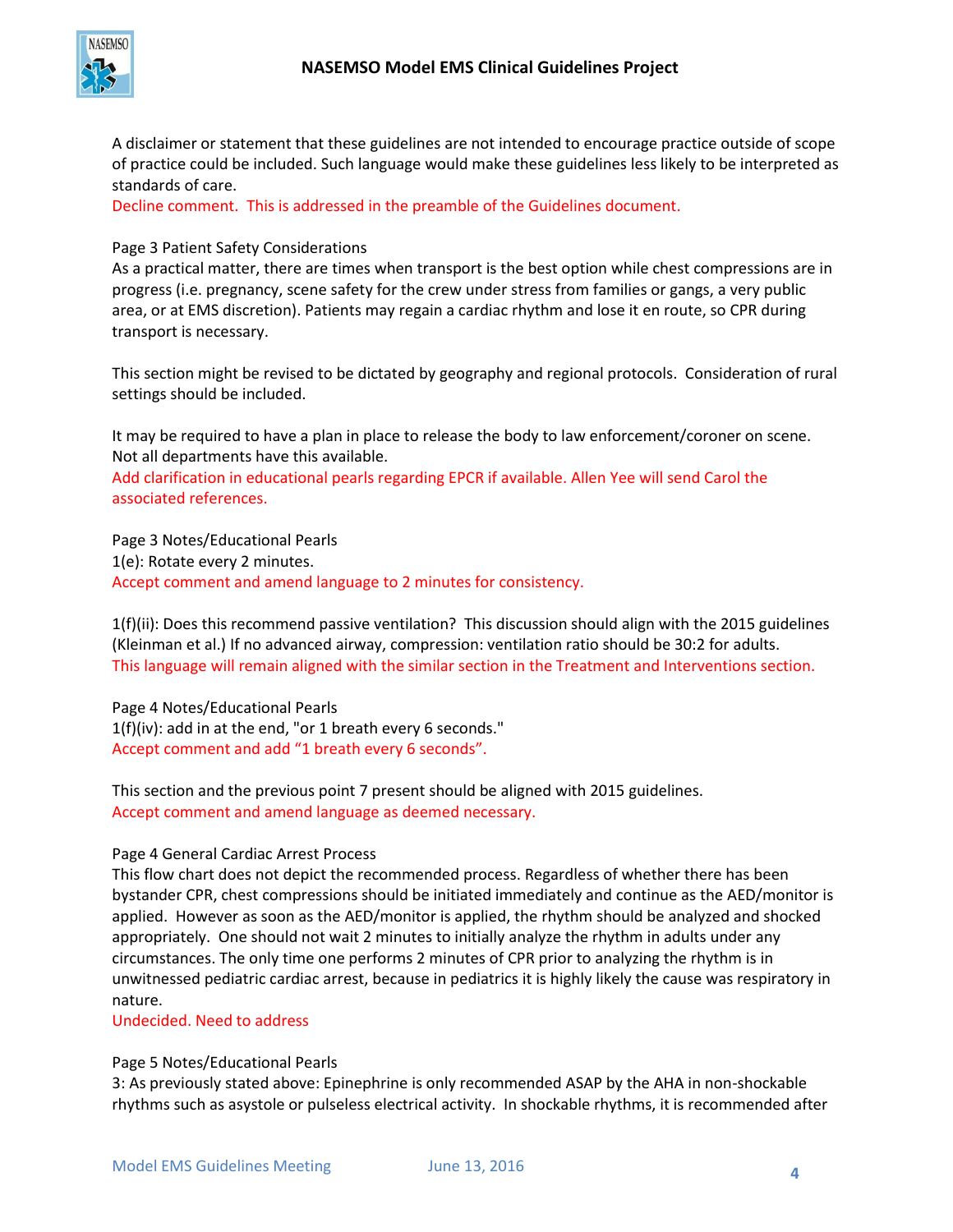

#### the second shock is delivered.

Whatever we put in the previous one, we should add here to be consistent.

#### Page 6 Notes/Educational Pearls

6(iv): Proximal humerus should be the first placement of intraosseous access. If done properly, it does not interfere with compressions or ventilations, it allows for up to 5x faster fluid infusion, and it places medications into central circulation faster. Unless contraindicated, the proximal humerus is recommended as it allows for a 5/L hour flow rate and is well tolerated by patients.

Pediatric patients weighing at least 3 kg. with the correct needle selection can also have a proximal humeral placement. Proximal tibia, distal tibia and distal femur (in pediatrics) are now considered alternate insertion sites.

Brian said this is new to him and he teaches this. They are not teaching this in pediatric resuscitation classes, and he knows of no data to support this. He suggests leaving it open and saying "IO" and leave it up to the service. The workgroup members decided to amend the language to say that the proximal humerus is the preferred site in adults and not to specify a preferred location for pediatric patients.

#### Page 6 #6

The idea of a "pit crew" does help emphasis the need for clear role management on a scene.

EMS agencies would need to provide the resources in training on a state level and incorporate in the state regulations for this practice to become standardized.

In some states BLS and ALS are simultaneously dispatched. ALS crews may cover multiple areas, so crews may not frequently work together.

Practical questions include:

• If the patient was resuscitated on scene and is being transported but suddenly decompensates, what would be the protocol using the pit crew format?

• If there are only 2 providers in the ambulance, the other 2 are committed to driving the vehicles to the hospital. Does the ambulance pull over and the pit crew perform CPR?

Considerations for local resources should be considered, as location and time for transportation may affect decision-making.

Decline comment as these actions are under state or local medical control.

Page 7 Performance Measures

Recommended additions:

• Time of ROSC

• Hospital DC (mortality, discharge status to skilled nursing facility, home self-care, etc.) Accept comment and add the appropriate language. In addition, include the EMS Compass Performance Measures for cardiac arrest when finalized.

#### Page 7 References

Updated references including the 2015 guidelines (aside from the one listed) should be included. Although much of the information remains the same, this would reflect on the document's incorporation of the latest information.